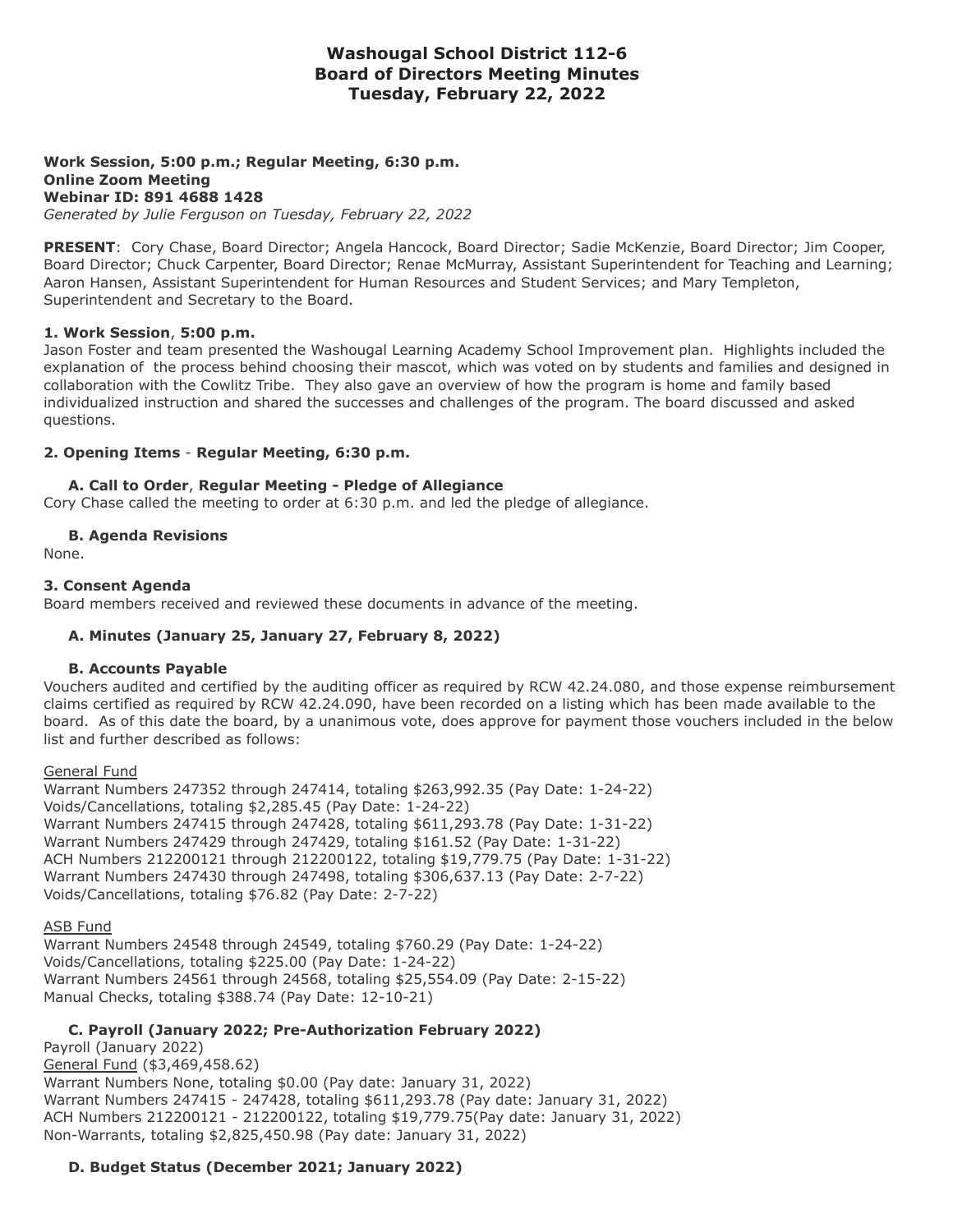### **E. Personnel**

Appointments:

Christine Greene, Para, WHS, effective 1/28/22 Alexander Cook, Unite! Youth Engagement Co., DO, effective 2/7/22 Pornthita Linden, Night Custodian, JMS/CRGE, effective 1/24/22 AShanise Jackson, Kitchen Assistant, GES, effective 1/27/22 Danielle Harding (Love), Kitchen Assistant, WHS, effective 2/4/22 Joan Tommerup, Casual - Enrollment Specialist, DO, effective 2/4/22 Sue Jarrell, Cook/Cashier, GES, effective 2/16/22 Alysia Noriega, Tennis Coach, WHS, effective 2/28/22

### Resignations:

Madeline McGinnis, SLP, District Wide, effective 8/15/22 Christine Turner, Playground Assistant, JMS, effective 1/21/22 Brenda Rust, Para, CRGE, effective 1/24/22 Susan Zajack, Kitchen Assistant, HES, effective 2/8/22 Eric Balholm, Girls Tennis Coach, WHS, effective 2/14/22 David Williams, Girls Golf Coach, WHS, effective 2/14/22 Anthony Barrett, Para/Coach, JMS, effective 3/1/22

#### Retirements:

Cecilia Goodling, Pre-K Teacher, HES, effective 6/30/22

#### Leaves of Absence:

Anna Stanton, Para, GES, 12/6/21-3/7/22 Alexandra Yost, CTE Pro-Tech, WHS, effective 1/31/22-6/17/22 (Leave of Absence-Partial) Carla Morgan, Health Room Assistant, HES, effective 1/5/22-1/16/22 Jesse Miller, Bus Driver, BB, effective 1/14/22-1/28/22 Megan Seiber (Huff), Bus Driver, BB, effective 1/21/22-2/1/22 Mary Alvarez, Library Assistant, GES, effective 1/24/22-2/4/22 Avira Aryani, Playground Assistant, CHS, effective 3/28/22-4/1/22 Jesse Miller, Bus Driver, BB, effective 2/7/22-4/1/22 Cortni Morris, Secretary, CRGE, effective 2/1/22-2/9/22 Melissa Nickels, Para, WHS, effective 2/4/22-2/11/22 Jodi Ellis, Para, CRGE, effective 2/7/22-2/17/22 Natalie Burnett, Para, CRGE, effective 1/27/22-2/5/22 Darcy Hickey, Teacher, CHS, effective 2/17 - 4/1/22 Kaitlyn Huegli, Teacher, JMS, effective 3/7 - 6/15/22 Raechel Cowell, Teacher, CCMS, effective 2/7 - 4/29/22

#### Limited Certificate/Out-of-Endorsement Placements:

Benjamin Yung, 1st Grade Teacher, CHS, effective 2/17 - 4/1/2022. Benjamin has an Emergency Substitute Certificate.

#### **F. Contracts**

#### **G. Donations**

ConMet donation of \$2,800.00 to cover student costs associated with Career and Technical Student Organizations State Conference/Competitions for FBLA and SkillsUSA.

#### **H. Approval of Consent Agenda**

Chuck Carpenter moved to approve the consent agenda as presented, and Angela Hancock seconded. The board voted by roll-call vote as follows: Chase, aye; Hancock, aye; McKenzie, aye; Cooper, aye; Carpenter, aye. The motion carried unanimously.

### **4. Comments**

#### **A. Comments - Board of Directors**

Cory Chase recognized Governor Inslee's announcement at his recent press conference regarding the lifting of the indoor mask mandate on March 21st and expressed how happy he was to hear it. Cory explained that the Washougal School District's plan is to continue to follow the law and Governor's orders until March 21st and we are waiting for the Department of Health's updated guidance on other mitigating factors for transitioning to the lifting of the mandate.

Angela Hancock thanked Cory for clarifying points in the Governor's announcement and said we are all tired of it and look forward to the local health department having control. Angela thanked the WLA team for their presentation and stated that winter sports are wrapping up.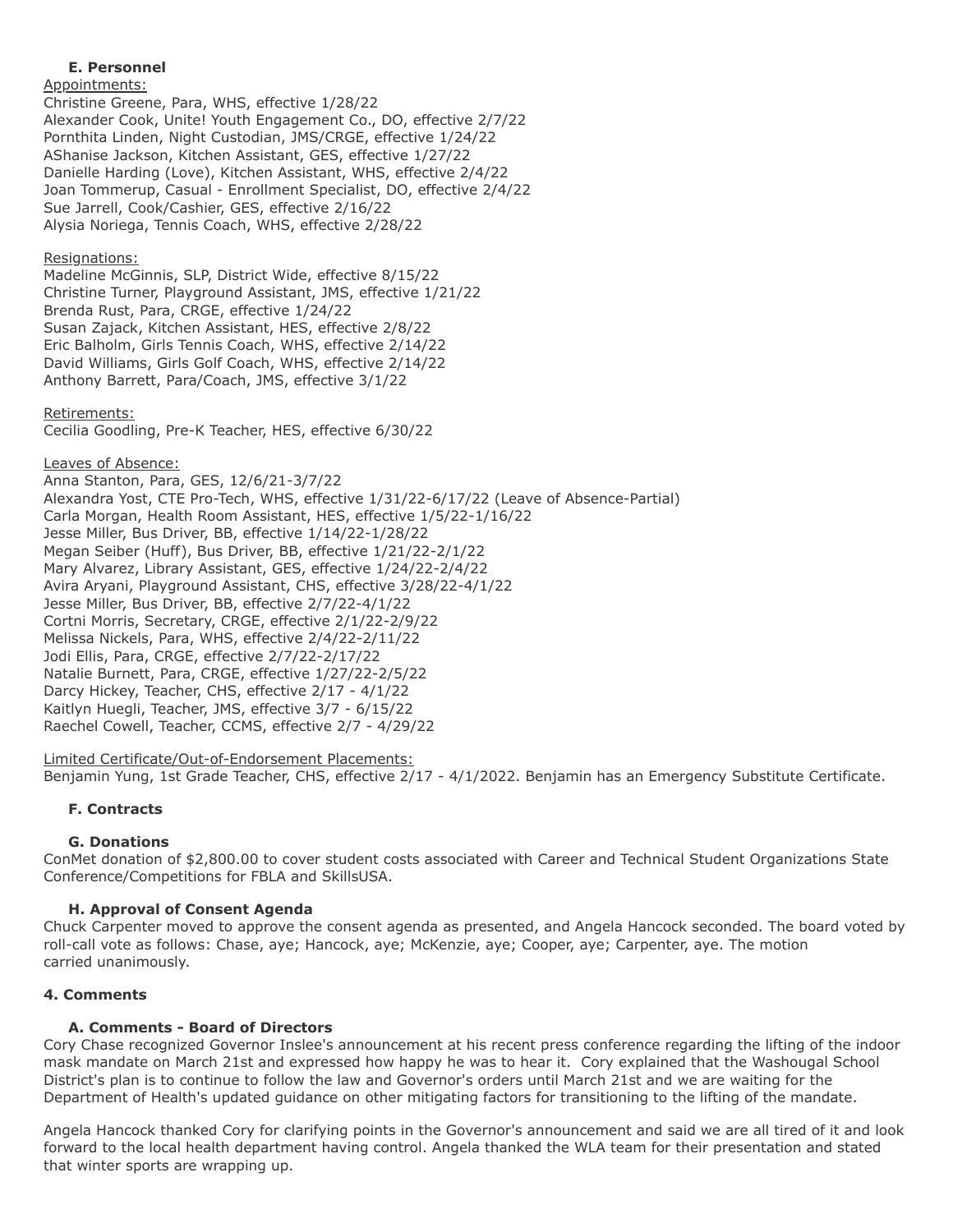Jim Cooper said it is nice to see the state and country able to move forward in the pandemic and shared his concern about the evolving situation with Russia and Ukraine. He also gave a shout-out to the Lady Panthers basketball team for a very successful season and making it to state.

Chuck Carpenter mentioned that it's nice to see there are 32 people in attendance online and there were three written comments submitted to the board and he appreciates all the feedback.

Sadie McKenzie said she was personally very impressed with the behavior of the high school students who peacefully protested the mask mandate. She also said she is excited to see the end of masks in sight.

Angela Hancock said she forgot to mention that she had attended the Washougal High School play, Clue, and as always, it was a great performance and she highly recommends attending.

#### **B. Student Representatives**

No students were in attendance.

#### **C. Superintendent's Update**

Superintendent Mary Templeton expressed the board's collective appreciation of Kori Kelly and Julie Ferguson for their managing of the board meetings. She echoed Cory's enthusiasm about Governor Inslee's announcement of the upcoming end of the mask mandate. She explained that masks will still be required on school busses because they fall under public transportation, which is under a federal mandate. She stated that the Department of Health is scheduled to give updated school guidance on March 7th. Mary shared some highlights of our Career and Technical Education department, while reminding everyone that February is Career and Technical Education Month. A highlight of the program includes the opening of the Panther Cafe in the Excelsior building, which is a breakfast bistro-style environment for students and staff to enjoy breakfast. She gave kudos to Margaret Rice and her team for all their work in bringing exciting, innovative opportunities to Washougal students. She also shared that Margaret was just nominated to be president of her association as well as named the Southwest Washington CTE Administrator of the Year.

Mary went on to share memories of her sixth grade teacher, Mr. Reed and how he impacted not only her life, but the lives of her siblings as well. It is a reminder of the "why" we do what we do.

#### **D. Citizen Comments - General**

Rebecca Keith, voter in the Washougal School District, thanked the board for enduring all that has gone on in the last year and for paying attention to the science and following guidance given by professionals. She said there is a solid majority of people who appreciate the work the board does.

Wendi Moose, parent of a Washougal student, thanked the board for following the Covid mandates to keep kids safe and said she recognizes the sacrifices they make as volunteers. Wendi shared her concern about parents handing out items to students outside of schools and hopes that parents know this is happening.

Melanie Wilson said she is speaking for Virginia Frederick, who could not be in attendance. She read Virginia's statement which gave support of holding board meetings via Zoom due to a group of people who just wish to disrupt in-person meetings. She asked the board to please consider making virtual meetings permanent.

Brandii Heaward, a Washougal resident, asked the board to make an official statement that the Washougal School District will enforce optional mask wearing on March 21st. She also said she was shocked and appalled to see administrators telling protesting students to go home when they refused to put on a mask and then, on a following day, they just locked the students out which denied them of their free public education.

Friends of Washougal Moms Too & Skamania Defenders submitted written comment thanking the board for protecting students and keeping them safe. They expressed concern that another group is taking up valuable time, impeding district business and shutting down in-person meetings for their refusal to wear masks.

Mimi Latta submitted written public comment stating that Washougal's state-recognized board has been under attack for requiring masks to be worn to protect our kids in accord with Washington State laws. She expressed her hope that our newest board member will do her best to protect all our students' right to an excellent education and will diligently to understand the curriculum.

Melanie Wilson of the East County Citizens' Alliance submitted written comment offering the group's continued support of the Board and educators and staff within the district who have worked tirelessly to serve the community's children throughout the deadly Covid-19 pandemic. She stated that the recent attempts to discredit school officials and threatening individuals is unacceptable and incompatible with Washougal's traditional democratic and community values.

#### **5. Proposals for Action & Comments**

#### **A. Citizen Comments Specific to Action Items Below**

No citizens signed up to speak on these items.